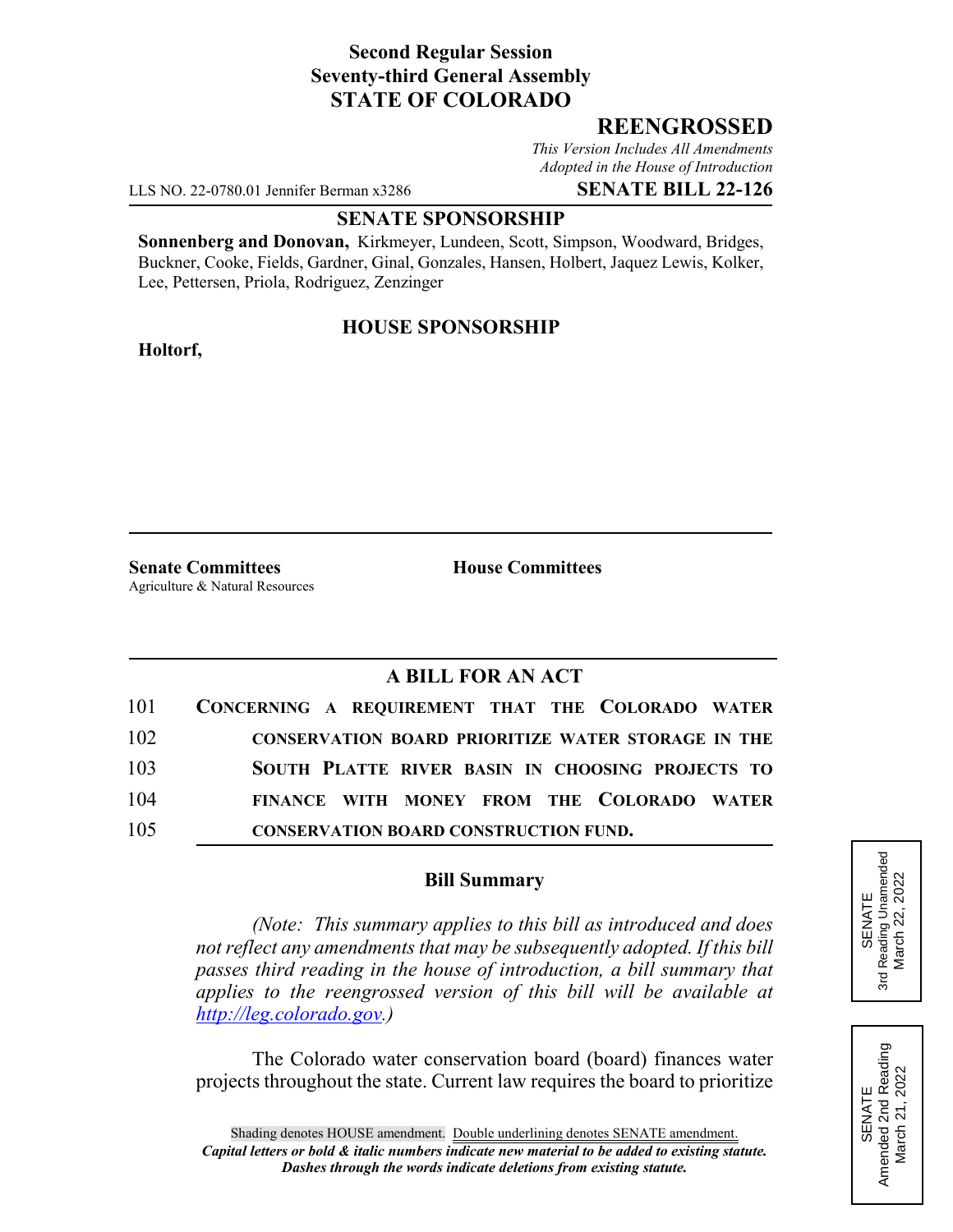projects that will increase the beneficial consumptive use of Colorado's undeveloped compact-entitled waters. The bill includes within this priority a specific priority for projects that increase or improve water storage in the South Platte river basin as a means of increasing the beneficial consumptive use of undeveloped water entitled under the South Platte river compact and in a manner that reduces reliance on transmountain diversions.

| $\mathbf{1}$   | Be it enacted by the General Assembly of the State of Colorado:                    |
|----------------|------------------------------------------------------------------------------------|
| $\overline{2}$ | <b>SECTION 1. Legislative declaration.</b> (1) The general assembly                |
| 3              | hereby finds and declares that:                                                    |
| $\overline{4}$ | (a) As a headwaters state, all of Colorado's major rivers flow                     |
| 5              | downstream to 18 states and Mexico. Coloradans recognize that each                 |
| 6              | river basin in the state is unique, but that all are vital to the viability of the |
| $\overline{7}$ | state's overall economy and way of life.                                           |
| 8              | (b) Coloradans recognize that we are all connected through the                     |
| 9              | state's rivers, streams, watersheds, and irrigation and water delivery             |
| 10             | systems. When the state's interstate compact entitlements are threatened           |
| 11             | in one basin, the water supplies of other basins may be impacted.                  |
| 12             | (c) Colorado will protect and defend its water rights throughout                   |
| 13             | the state and preserve Colorado's interstate compact entitlements,                 |
| 14             | agreements, and decrees;                                                           |
| 15             | (d) It is of the utmost importance for Colorado to increase the                    |
| 16             | beneficial consumptive use of the undeveloped waters of the state that are         |
| 17             | subject to compact compliance obligations;                                         |
| 18             | (e) By storing undeveloped waters of the state, Colorado can                       |
| 19             | allocate more water for the state's increasing water demands in a manner           |
| 20             | that reduces reliance on transmountain diversions;                                 |
| 21             | The storage of undeveloped waters of the state would be<br>(f)                     |
| 22             | especially beneficial in the South Platte river basin, where stored water          |

-2- 126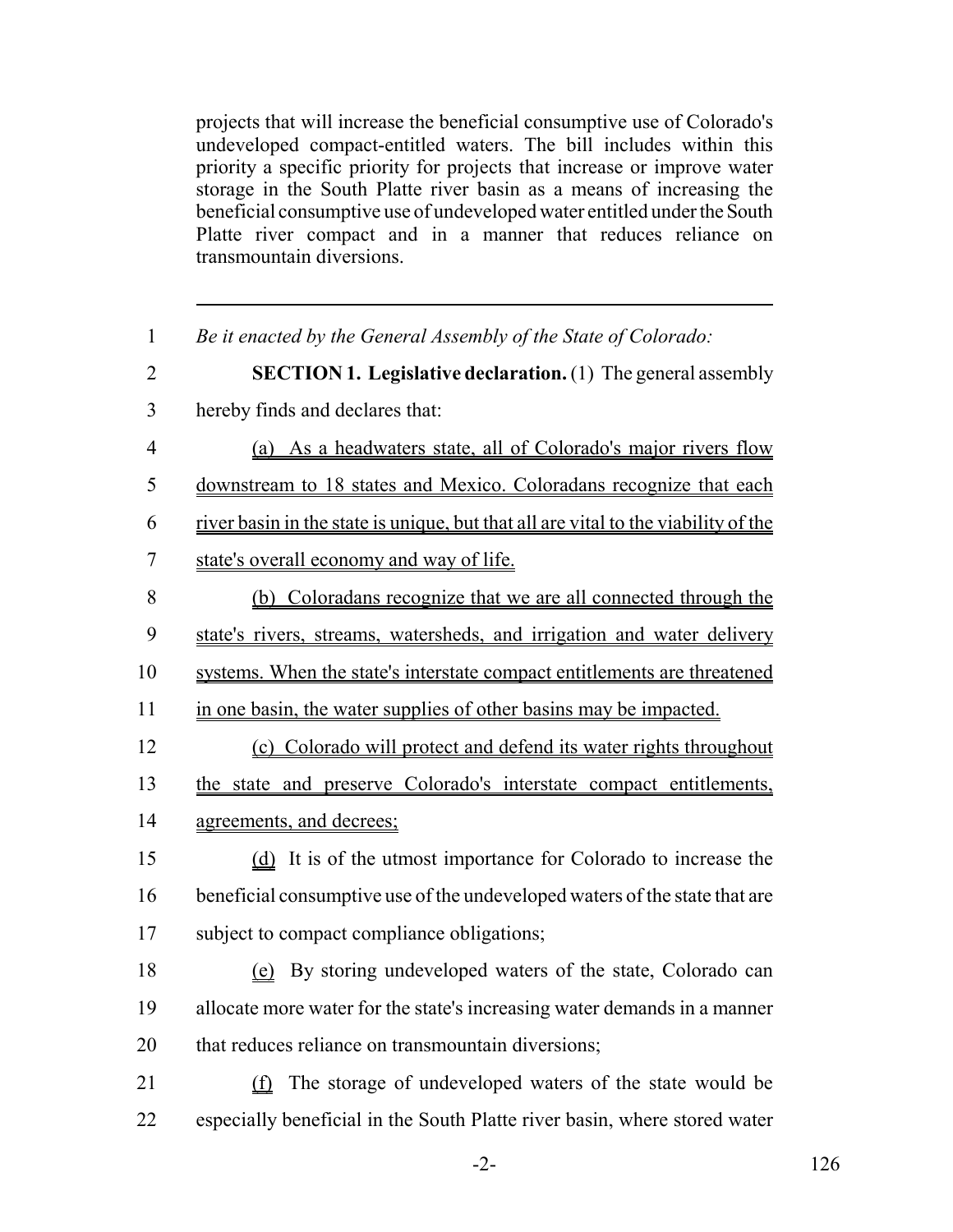1 would help the state respond efficiently to increasing water demands for 2 agricultural, municipal, and industrial beneficial uses in the basin; and

3 (g) Therefore, when financing water projects through the 4 Colorado water conservation board, Colorado should prioritize projects 5 that increase or improve water storage in the South Platte river basin.

6 **SECTION 2.** In Colorado Revised Statutes, 37-60-121, **amend** 7 (1)(a), (1)(b) introductory portion, and (1)(b)(I) as follows:

8 **37-60-121. Colorado water conservation board construction** 9 **fund - creation - nature of fund - funds for investigations -** 10 **contributions - use for augmenting the general fund - funds created** 11 **- repeal.** (1) (a) There is hereby created a fund to be known as the 12 Colorado water conservation board construction fund, which shall consist 13 CONSISTS of all moneys which MONEY THAT THE GENERAL ASSEMBLY may 14 be appropriated thereto by the general assembly APPROPRIATE TO THE 15 FUND or which THAT may be otherwise made available to it by the general 16 assembly and such charges that may become a part thereof BE CREDITED 17 TO THE FUND under the terms of section 37-60-119. All interest earned 18 from the investment of moneys MONEY in the fund shall be credited to the 19 fund and become a part thereof. Such OF THE fund. THE FUND shall be a 20 continuing fund,  $\text{to}$  AND MONEY IN THE FUND MAY be expended in the 21 manner specified in section 37-60-122 and shall DOES not revert to the 22 general fund of the state at the end of any fiscal year.

23 (b) In the consideration of making expenditures from the fund, the 24 board shall be guided by MAKE ITS DETERMINATIONS BASED ON the 25 following criteria:

26 (I) The first priority of the moneys MONEY available to the fund 27 shall be devoted to projects which THAT will increase the beneficial